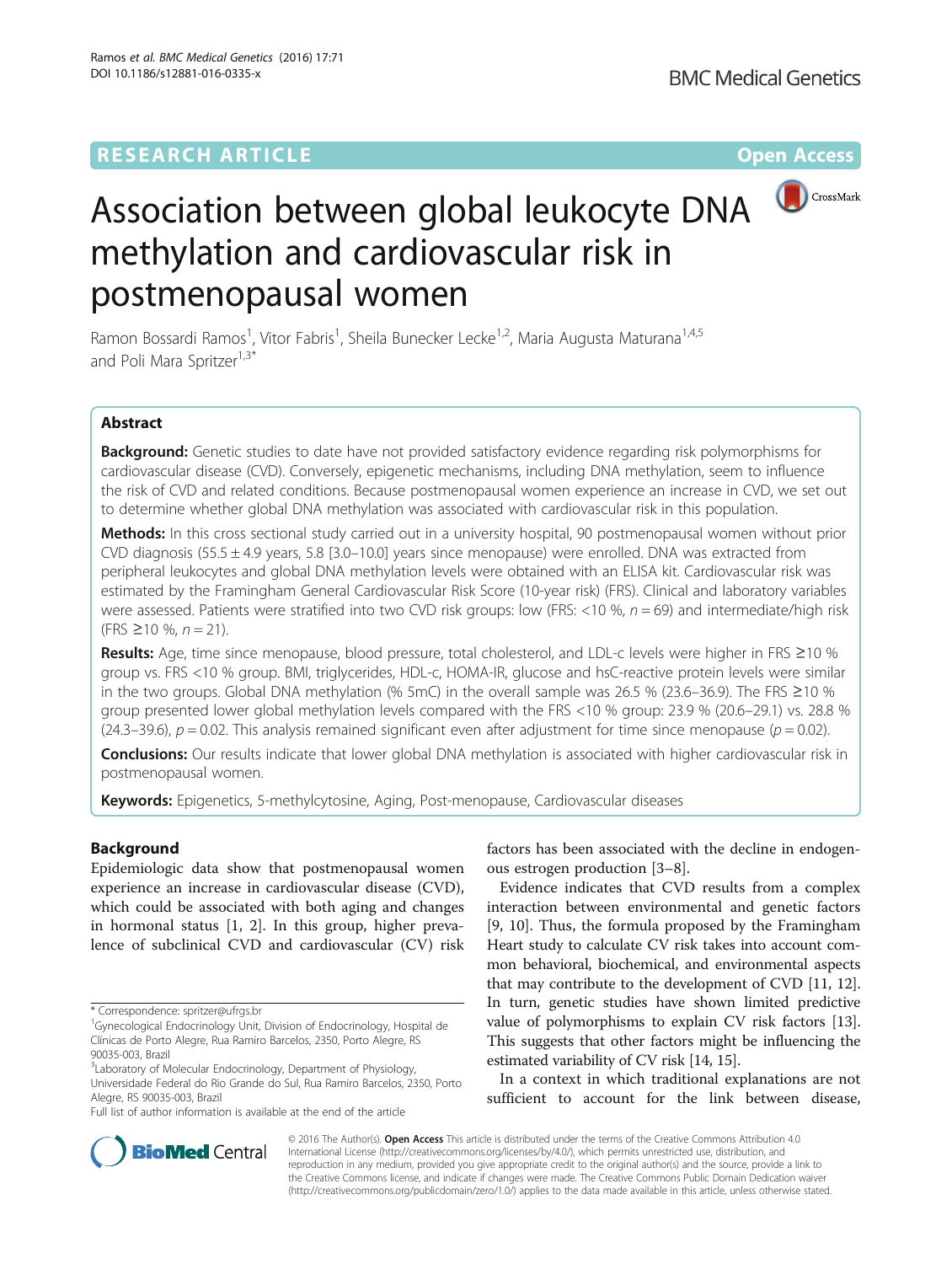environment, and genetics, epigenetics emerges as a framework to provide insights into the bases of disease [16, 17]. Epigenetics – the study of heritable changes in gene activity or function without changes in DNA sequence [18, 19] – is highly relevant to all disease processes, including CVD and its related conditions [20]. DNA methylation, a major epigenetic mechanism, is the process by which methyl groups are added to DNA, typically regulating tissue-specific gene expression, genomic imprinting, and X chromosome inactivation [21]. DNA methylation is established and maintained by a conserved family of DNA methyltransferases (DNMTs), and plays an important role in genome stability [22]. The importance of DNMTs is related to de novo DNA methyltransferases 3a/3b (DNMT3a/3b) synthesis, which will methylate unmethylated cytosines to induce differential patterns of methylation in the genome of early embryos. These patterns are subsequently copied from parental strands into daughter strands during DNA replication by maintenance DNMT1 [23].

Global DNA methylation may provide a broad picture of DNA methylation changes; previous studies have shown it to be one of the earliest molecular changes in the transition from a normal to a diseased cell [24, 25]. Besides, global DNA methylation has a high-throughput, is cost-effective, and provides quantitative results [26]. Global DNA methylation changes, including decreased global DNA methylation, have been associated with clinical and subclinical CVD risk components, such as atherosclerosis, hypertension, and coronary artery disease [26–30].

Therefore, the aim of the present study was to determine whether global DNA methylation is associated with CV risk in a sample of postmenopausal women with no evidence of clinical disease.

# Methods

# Patients

This cross-sectional study was carried out at the Gynecological Endocrinology Unit of Hospital de Clínicas de Porto Alegre, Brazil. Ninety postmenopausal women from a group of 97 participants described in a previous study [31] were included in the present analysis. Seven women from the original group were excluded because we were unable to detect a methylation signal in their serum samples. As previously described [31], inclusion criteria were menopause (defined as a combination of folliclestimulating hormone [FSH] levels above 35 IU/L and last menstrual period at least 1 year before the beginning of the study), age between 45 and 65 years, and no use of hormone therapy for at least 3 months before the enrollment. Exclusion criteria were prior diagnosis of CVD, current smoking, or a diagnosis of diabetes. The local Research Ethics Committee from Hospital de Clinicas de Porto Alegre approved the study, and each participant provided written informed consent.

# Study protocol

Anthropometric measurements included body weight, height, and body mass index (BMI, calculated as the latest measured weight in kilograms divided by the height in meters squared). Blood pressure was measured twice with a 10-min interval using an automatic blood pressure monitor (HEM-742INT; Omron, Rio de Janeiro, Brazil). Participants were in a seated position, with feet on the floor and the arm supported at heart level.

CV risk was estimated by using the Framingham General Cardiovascular Risk Score (10-year risk) (FRS), which was determined, using lipids, through the online interactive risk score calculator available on the Framingham Heart Study website [32]. Participants were stratified into two groups according to FRS: <10 % ( $n = 69$ ), representing a low risk group; and  $\geq 10$  %, representing an intermediate/high risk group ( $n = 21$ ).

# Global DNA methylation assays

Venous blood samples were collected. Genomic DNA was extracted from peripheral leukocytes using the technique described by Miller et al. [33]. The extracted peripheral leukocyte DNA was quantified using a NanoDrop™ 1000 Spectrophotometer (Thermo Scientific, Wilmington, DE).

Global DNA methylation levels were obtained with an ELISA-based commercial kit (MDQ1, Imprint® Methylated DNA Quantification Kit, Sigma Aldrich, St. Louis, MO, USA). The MDQ1 kit is a high-throughput molecular biology kit that uses a 96-well plate format to provide accurate differential global DNA methylation. The samples were incubated with capture and detection antibodies and absorbance was read at 450 nanometers. Quantification of global DNA methylation was obtained from calculating the amount of methylated cytosines in the samples (5 mC) relative to global cytidine (5 mC + dC) in methylated control DNA (50 ng/μL). For each sample, methylation analysis was performed in duplicate (200 ng DNA each), and the average of these measurements is reported. The intra and interassay coefficient of variation  $(CV)$  were <10 %.

# Biochemical and hormone assays

Serum estradiol, insulin, high-sensitive C-reactive protein (hs-CRP), glucose and lipid profile (triglycerides, total cholesterol, and high-density lipoprotein [HDL] cholesterol) were determined in a 12-hour fasting blood sample collected between 8 and 10 a.m. and assessed by colorimetric-enzymatic methods (Siemens Advia 1800 System, Deerfield, USA) with a coefficient of variation (CV) <3.4 %. Low-density lipoprotein (LDL) cholesterol was estimated indirectly using the Friedewald formula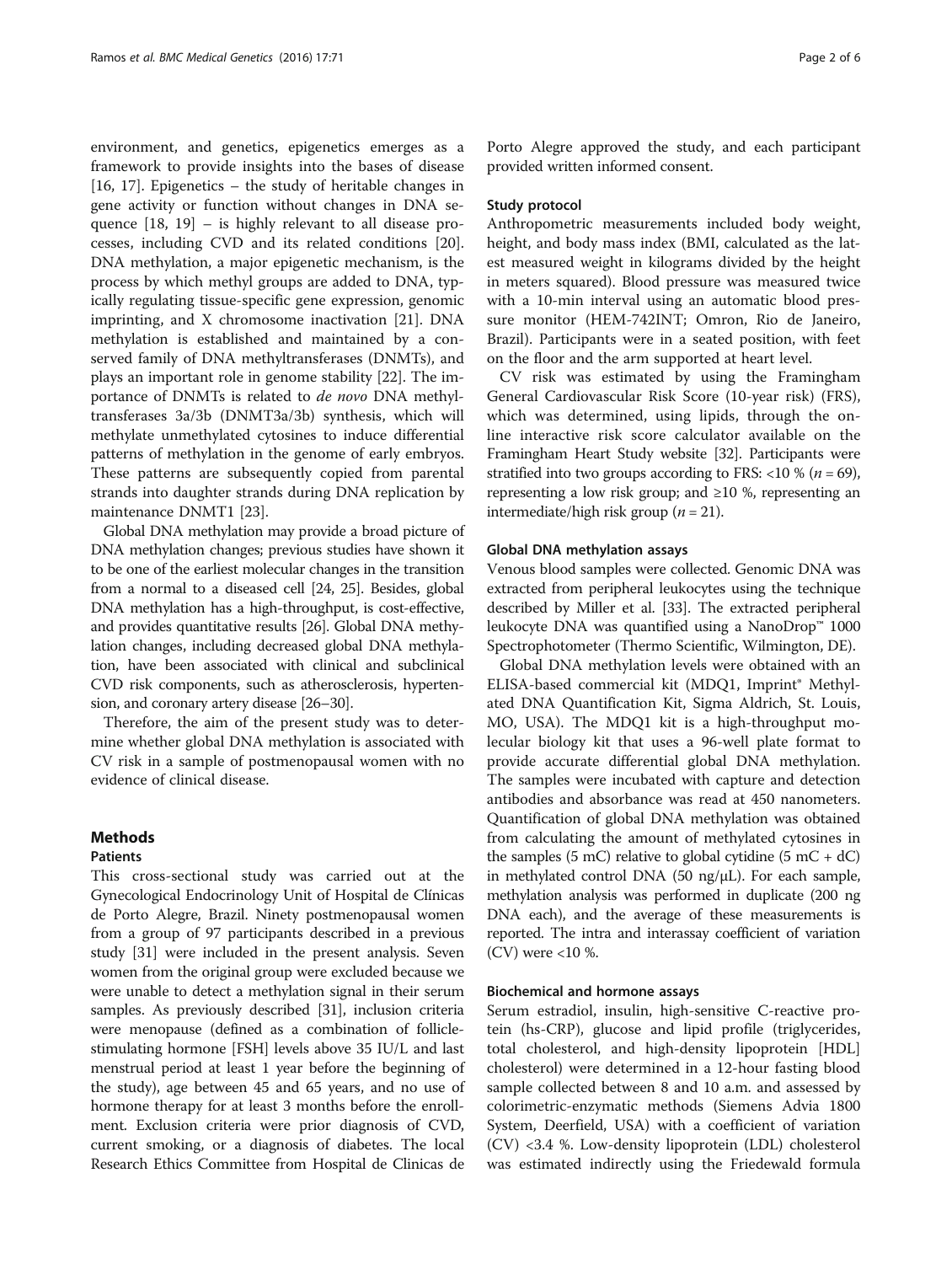[34]. Serum insulin levels were measured using CLIA (Siemens Centaur XP, Deerfield, USA), with a sensitivity of 0.20 μIU/mL and intra- and interassay CV of 2.0 and 4.3 % respectively. Homeostatic model assessment index (HOMA) was calculated by multiplying insulin (μIU/mL) by glucose (mmol/L) and dividing this product by 22.5, as previously described [35]. Estradiol was measured by ECLIA (Roche Diagnostics, Mannheim, Germany), with an assay sensitivity of 5.0 pg/mL and intra- and interassay CVs of 5.7 and 6.4 % respectively. Serum hs-CRP was assayed by nephelometric method (Dade Behring Marburg, Marburg, Germany). Sensitivity was 0.17 mg/L and intra and interassay CVs were 4.4 and 5.7 % respectively. For data analysis, individual results below the sensitivity of the assay were considered as equal to 0.17 mg/L.

# Statistical analysis

Descriptive data were expressed as mean ± standard deviation (SD) or median and interquartile range (IQR) (25–75 %). Variables with non-parametric distribution were transformed into logarithms for calculation, and converted back to their original form for data presentation. Student's *t* test was used for comparisons between group means. Global DNA methylation analyses were adjusted for time since menopause (linear regression). All analyses were performed using the Statistical Package for the Social Sciences (SPSS) version 20 (SPSS Inc., Chicago, IL, USA). Findings were deemed significant at  $p < 0.05$ .

### Results

Considering the overall sample, mean age was  $55.5 \pm$ 4.9 years and mean BMI was  $27.2 \pm 4.6$  kg/m<sup>2</sup>. Table 1 shows anthropometric and metabolic data for the entire group and for each FRS group. Patients with FRS  $\geq 10$  % were older than the group with FRS <10 %. Time since menopause, blood pressure, total cholesterol, and LDL-c levels were also higher in the FRS ≥10 % group in comparison with the FRS <10 % group. Conversely, the two groups had similar BMI, estradiol, triglycerides, HDL-c, HOMA-IR, glucose and high-sensitive C-reactive protein levels.

Global DNA methylation results (% 5 mC) for the overall sample and FRS groups are also presented in Table 1. The group with FRS ≥10 % had lower global methylation levels compared with the FRS <10 % group (23.9 % [20.6–29.1] vs. 28.8 % [24.3–39.6],  $p = 0.02$ ), even after adjustment for time since menopause  $(p = 0.02)$  (Fig. 1).

# **Discussion**

In this cross-sectional study with postmenopausal women, we found that global methylation levels were lower in participants in the intermediate/high CV risk group (FRS ≥10 %) as compared to those with low CV risk (FRS <10 %). To the best of our knowledge, this is the first study to specifically examine the association between global DNA methylation and CV risk in postmenopausal women with no clinical disease.

Age and time since menopause are well-known CV risk factors [36, 37]. Indeed, decreased estrogen levels have been implicated in the progression of atherosclerosis after menopause [36, 37]. In addition, lifestyle is also linked to CV risk in the menopausal transition and postmenopausal period [38, 39]. However, in the present study, similar low circulating estrogen levels were observed in the groups with FRS <10 and FRS  $\geq$ 10 % – despite the higher age and time since menopause in the latter group. Also, the differences between these groups in methylation levels persisted after adjustment for time since menopause. This observation underscores the relevance of epigenetic mechanisms along with life style and estrogenicity for CV risk, especially in postmenopausal women.

Previous studies have associated global DNA methylation changes with clinical and subclinical CVD risk components, such as atherosclerosis, hypertension, and coronary artery disease, in different populations [26–30]. Global DNA methylation has been found to be lower in hypertensive subjects than in normotensive controls, with 5mC levels correlating with stage of hypertension [40]. Moreover, a study analyzing long interspersed nucleotide elements (LINE-1) as a surrogate marker of global DNA methylation status in blood cells found an association of lower methylation levels with cardiovascular events, such as stroke and ischemic heart disease in elderly men [41]. Another study has recently reported that lower global DNA methylation was also associated with stroke [26]. Taken together, the results of the present study and those produced by other investigators suggest that global methylation status may be regarded as a marker of CV risk in postmenopausal women. Further studies are needed in order to better understand the mechanisms underlying this association.

Animal studies have also shown that DNA methylation plays a critical role in the development of atherosclerosis and CVD. In a murine model, the absence of DNMT1 was related to increased expression of inflammatory mediators [42]. Additionally, genetically atherosclerosisprone mice lacking apolipoprotein E showed changes in DNA methylation in peripheral blood leukocytes, which contributed to dysregulation of inflammation and promotion of atherosclerosis [43]. A modest but significant global hypomethylation status was also observed in aortic samples, and this condition preceded any histological evidence of atherosclerosis [43].

While the predominant form of methylation occurs at cytosines that are adjacent to guanine, separated by only one phosphate (CpG), in the present study we also assessed CpH sites. In this situation, a methyl group is added to a cytosine that is upstream to an adenine, thymine, or another cytosine. In fact, previous studies have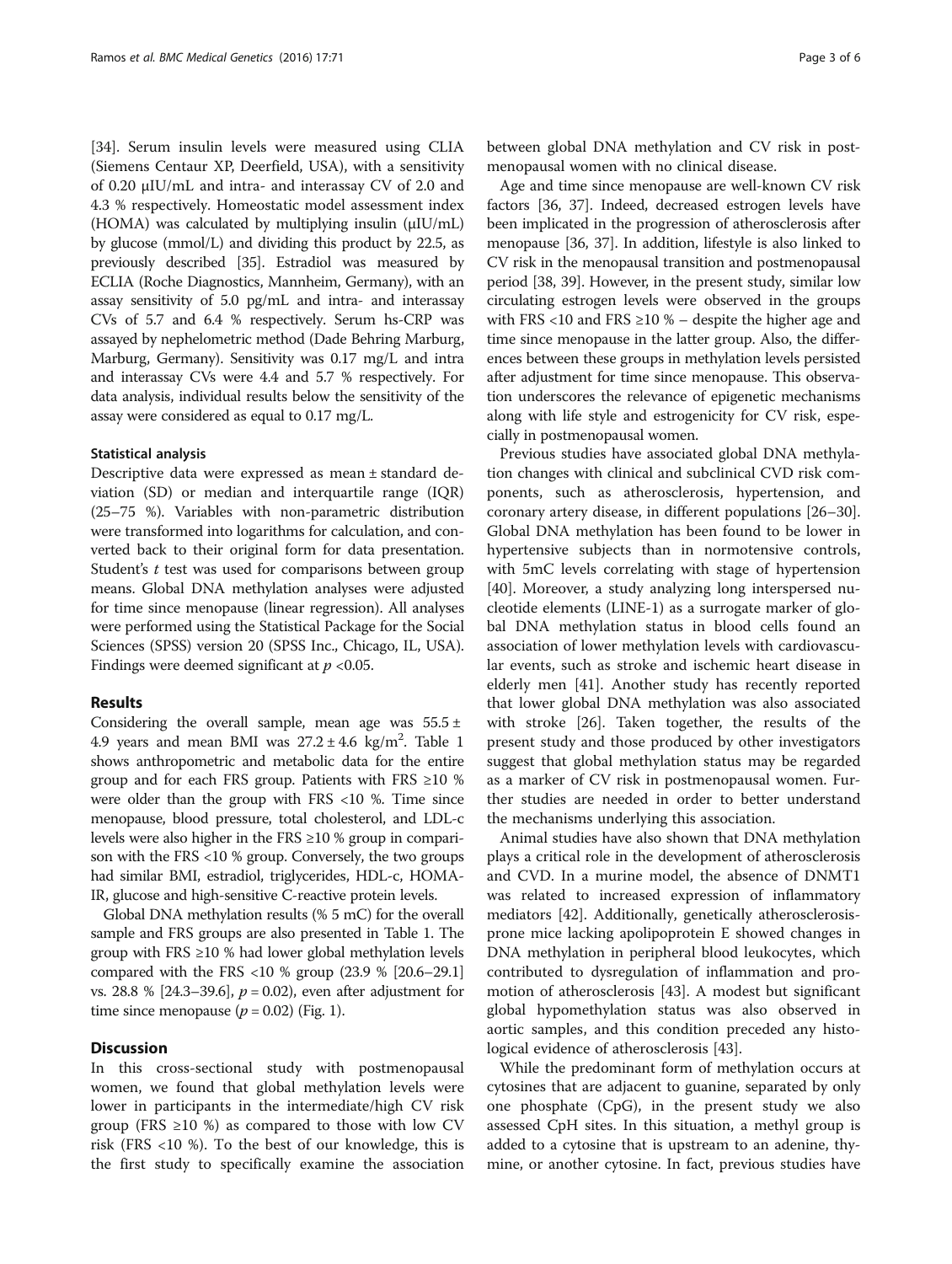Table 1 Distribution of anthropometric and metabolic variables according to Framingham Risk Score

| Characteristic                  | Overall $(n = 90)$    | FRS <10 % ( $n = 69$ ) | FRS $\geq$ 10 % (n = 21) | $p^*$ |
|---------------------------------|-----------------------|------------------------|--------------------------|-------|
| Age (years)                     | $55.5 \pm 4.9$        | $54.4 \pm 4.4$         | $59.1 \pm 4.6$           | 0.001 |
| Time since menopause (years)    | $5.8$ (3.0 - 10.0)    | $5.0$ (2.5 - 9.0)      | $10(4.0 - 13.2)$         | 0.004 |
| BMI ( $kg/m2$ )                 | $27.2 \pm 4.6$        | $26.9 \pm 4.7$         | $28.0 \pm 4.3$           | 0.34  |
| SBP (mmHg)                      | $127.5 \pm 17.3$      | $120.6 \pm 11.2$       | $150.8 \pm 13.5$         | 0.001 |
| DBP (mmHg)                      | $78.9 \pm 10.1$       | $76.4 \pm 9.2$         | $87.3 \pm 8.6$           | 0.001 |
| Fasting glucose (mg/dL)         | $93.3 \pm 8.9$        | $93.6 \pm 9.1$         | $92.1 \pm 8.0$           | 0.47  |
| Total cholesterol (mg/dL)       | $216.5 \pm 33.8$      | $212.3 \pm 32.7$       | $231.0 \pm 34.4$         | 0.02  |
| LDL-c (mg/dL)                   | $139.2 \pm 28.8$      | $135.3 \pm 27.3$       | $152.8 \pm 30.2$         | 0.01  |
| HDL-c (mg/dL)                   | $53.9 \pm 12.7$       | $53.4 \pm 13.2$        | $55.5 \pm 10.7$          | 0.49  |
| Triglycerides (mg/dL)           | $93.0 (72.0 - 139.7)$ | $91.0(70.0 - 141.2)$   | $105.5(75.2 - 141.0)$    | 0.87  |
| HOMA-IR                         | $1.92(1.30 - 3.19)$   | $1.9(1.3 - 3.2)$       | $1.9(1.2 - 2.9)$         | 0.68  |
| hs-CRP (mg/L)                   | $1.30(0.37 - 3.66)$   | $1.0$ (0.3 – 3.3)      | $2.5(0.5 - 5.5)$         | 0.27  |
| Estradiol (pg/mL)               | $20.4(12.0 - 31.0)$   | $20.3(12.0 - 31.5)$    | $22.4(13.4 - 30.8)$      | 0.92  |
| Global DNA methylation (% 5 mC) | $26.5(23.6 - 36.9)$   |                        |                          |       |

Data are given as mean  $\pm$  standard deviation or median and interquartile range (25–75 %). \*p by Student's t test, FRS <10 % vs. FRS ≥10 %

BMI body mass index, DBP diastolic blood pressure, FRS Framingham Risk Score, HDL-c high-density lipoprotein cholesterol, HOMA-IR homeostasis model assessment -

insulin resistance, hs-CRP high-sensitive C-reactive protein, LDL-c low-density lipoprotein cholesterol, SBP systolic blood pressure

shown that CpH methylation might be more common than previously appreciated [44, 45]. Moreover, CpG and CpH methylation may have distinct functions, with CpG sites methylated symmetrically and CpH sites methylated in strand-specific fashion in introns and repetitive DNA elements (SINE and LINE) [46].

Finally, we showed similar quantification of 5 mC when compared with previous studies analyzing global DNA methylation in leukocytes in different populations [47, 48]. There is a wide range of methods to evaluate methylation status. Recent advances in sequencing and microarray technology make it possible to map DNA methylation genome-wide at good resolution and in a large number of samples [49, 50]. However, these technologies may be very expensive and data processing and biological interpretation are still challenging [16]. Thus, measuring methylation levels using an ELISA assay, a well-known, simple, and reproducible technique can be helpful to guide future studies with whole-genome bisulfite sequencing.

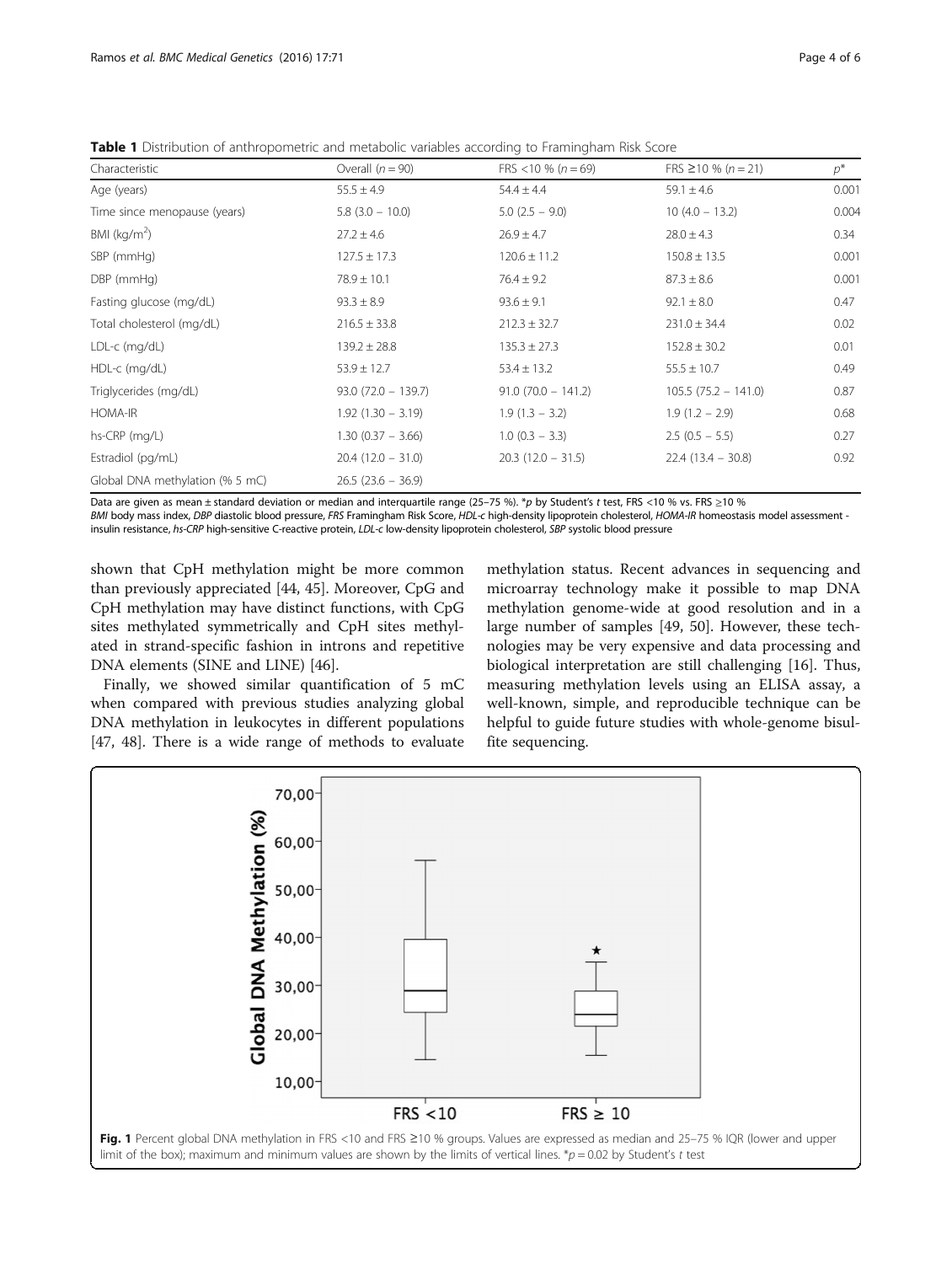Limitations of the present study include the crosssectional design, which precludes conclusions regarding the direction of cause and effect. Another limitation is the relatively small sample size, which may have limited the statistical power for some analyses, such as those related to the influence of age on the observed findings. However, the effect sizes observed in our sample are similar to those reported in other populations with the same age and with established cardiovascular disease.

# Conclusion

In conclusion, our results indicate that lower global DNA methylation is associated with higher CV risk in postmenopausal women with no clinical evidence of disease. This finding should be further investigated in large-scale epidemiological studies to assess epigenetic mechanisms of CVD in this population.

#### Abbreviations

BMI: Body mass index; CV: Cardiovascular; CVD: Cardiovascular disease; DBP: Diastolic blood pressure; DNMTs: DNA methyltransferases; FRS: Framingham risk score; FSH: Follicle-stimulating hormone; HDL-c: High-density lipoprotein cholesterol; HOMA-IR: Homeostasis model assessment - insulin resistance; hs-CRP: High-sensitive C-reactive protein; IQR: Interquartile range; LDL-c: Low-density lipoprotein cholesterol; LINE-1: Long interspersed nucleotide elements; SBP: Systolic blood pressure; SD: Standard deviation

#### Acknowledgements

We thank Thais Rasia da Silva and Roberta Frantz for their support with clinical data collection.

#### Funding

This work was supported by the Brazilian National Institute of Hormones and Women's Health/Conselho Nacional de Desenvolvimento Científico e Tecnológico (CNPq INCT 573747/2008-3). The funding sources were not involved in study design; in the collection, analysis and interpretation of data; in the writing of the report; or in the decision to submit the paper for publication.

#### Availability of data and material

All data analyzed during this study are included in this published article.

# Authors' contributions

RBR participated in the conception and design of the study, carried out the DNA methylation assays, was involved with data analysis and drafted the manuscript; VF was involved with data analysis and drafted the manuscript; SBL participated in the DNA methylation assays, was involved with data analysis and helped to draft the manuscript; MAM was involved in the data collection and analysis; PMS conceived the study, participated in its design and coordination, was involved in the data analysis and helped to draft the manuscript. All authors read and approved the final manuscript.

#### Competing interests

The authors declare that they have no competing interests.

#### Consent for publication

Not applicable.

#### Ethics approval and consent to participate

The local Research and Ethics Committee from Hospital de Clinicas de Porto Alegre approved the study (GPPG 100317) and each participant provided written informed consent.

#### Author details

<sup>1</sup>Gynecological Endocrinology Unit, Division of Endocrinology, Hospital de Clínicas de Porto Alegre, Rua Ramiro Barcelos, 2350, Porto Alegre, RS 90035-003, Brazil. <sup>2</sup>Department of Diagnostic Methods, Universidade Federal de Ciências da Saúde de Porto Alegre, Rua Sarmento Leite, 245, Porto Alegre, RS 90050-170, Brazil. <sup>3</sup>Laboratory of Molecular Endocrinology, Department of Physiology, Universidade Federal do Rio Grande do Sul, Rua Ramiro Barcelos, 2350, Porto Alegre, RS 90035-003, Brazil. <sup>4</sup>Present addresses: Institute of Cardiology of Rio Grande do Sul, Cardiology University Foundation, Avenida Princesa Isabel, 395, Porto Alegre, RS 90040-371, Brazil. <sup>5</sup>Unisinos University, Av. Unisinos, 950, São Leopoldo, RS 93022-000, Brazil.

# Received: 6 December 2015 Accepted: 5 October 2016<br>Published online: 10 October 2016

#### References

- 1. Colditz GA, Willett WC, Stampfer MJ, et al. Menopause and the risk of coronary heart disease in women. N Engl J Med. 1987;316:1105–10.
- 2. Vaidya D, Becker DM, Bittner V, et al. Ageing, menopause, and ischaemic heart disease mortality in England, Wales, and the United States: modelling study of national mortality data. BMJ. 2011;343:d5170.
- 3. Davis PH, Dawson JD, Riley WA, et al. Carotid intimal-medial thickness is related to cardiovascular risk factors measured from childhood through middle age: the Muscatine study. Circulation. 2001;104:2815–9.
- 4. Koskinen J, Kahonen M, Viikari JS, et al. Conventional cardiovascular risk factors and metabolic syndrome in predicting carotid intima-media thickness progression in young adults: the cardiovascular risk in young Finns study. Circulation. 2009;120:229–36.
- 5. Pappa T, Alevizaki M. Endogenous sex steroids and cardio- and cerebro-vascular disease in the postmenopausal period. Eur J Endocrinol. 2012;167:145–56.
- 6. Stamatelopoulos KS, Armeni E, Georgiopoulos G, et al. Recently postmenopausal women have the same prevalence of subclinical carotid atherosclerosis as age and traditional risk factor matched men. Atherosclerosis. 2012;221:508–13.
- 7. El Khoudary SR, Wildman RP, Matthews K, et al. Progression rates of carotid intima-media thickness and adventitial diameter during the menopausal transition. Menopause. 2013;20:8–14.
- 8. Lambrinoudaki I, Armeni E, Georgiopoulos G, et al. Subclinical atherosclerosis in menopausal women with low to medium calculated cardiovascular risk. Int J Cardiol. 2013;164:70–6.
- 9. Sayols-Baixeras S, Lluis-Ganella C, Lucas G, et al. Pathogenesis of coronary artery disease: focus on genetic risk factors and identification of genetic variants. Appl Clin Genet. 2014;7:15–32.
- 10. Joseph PG, Pare G, Anand SS. Exploring gene-environment relationships in cardiovascular disease. Can J Cardiol. 2013;29:37–45.
- 11. Dawber TR, Meadors GF, Moore Jr FE. Epidemiological approaches to heart disease: the Framingham Study. Am J Public Health Nations Health. 1951;41:279–81.
- 12. D'Agostino Sr RB, Vasan RS, Pencina MJ, et al. General cardiovascular risk profile for use in primary care: the Framingham Heart Study. Circulation. 2008;117:743–53.
- 13. Whitfield JB. Genetic insights into cardiometabolic risk factors. Clin Biochem Rev. 2014;35:15–36.
- 14. Turgeon PJ, Sukumar AN, Marsden PA. Epigenetics of cardiovascular disease a new "Beat" in coronary artery disease. Med Epigenet. 2014;2:37–52.
- 15. Manolio TA, Collins FS, Cox NJ, et al. Finding the missing heritability of complex diseases. Nature. 2009;461:747–53.
- 16. Ladd-Acosta C, Fallin MD. The role of epigenetics in genetic and environmental epidemiology. Epigenomics. 2016;8(2):271–83.
- 17. Waddington CH. Canalization of development and genetic assimilation of acquired characters. Nature. 1959;183:1654–5.
- 18. Heyn H, Moran S, Hernando-Herraez I, et al. DNA methylation contributes to natural human variation. Genome Res. 2013;23:1363–72.
- 19. Moore LD, Le T, Fan G. DNA methylation and its basic function. Neuropsychopharmacology. 2013;38:23–38.
- 20. Whayne TF. Epigenetics in the development, modification, and prevention of cardiovascular disease. Mol Biol Rep. 2015;42:765–76.
- 21. Barlow DP, Bartolomei MS. Genomic imprinting in mammals. Cold Spring Harb Perspect Biol. 2014;6:a018382. [https://www.ncbi.nlm.nih.gov/pmc/ articles/PMC3941233/pdf/cshperspect-EPI-a018382.pdf]
- 22. Jin B, Robertson KD. DNA methyltransferases, DNA damage repair, and cancer. Adv Exp Med Biol. 2013;754:3–29.
- 23. Bestor TH. The DNA, methyltransferases of mammals. Hum Mol Genet. 2000;9:2395–402.